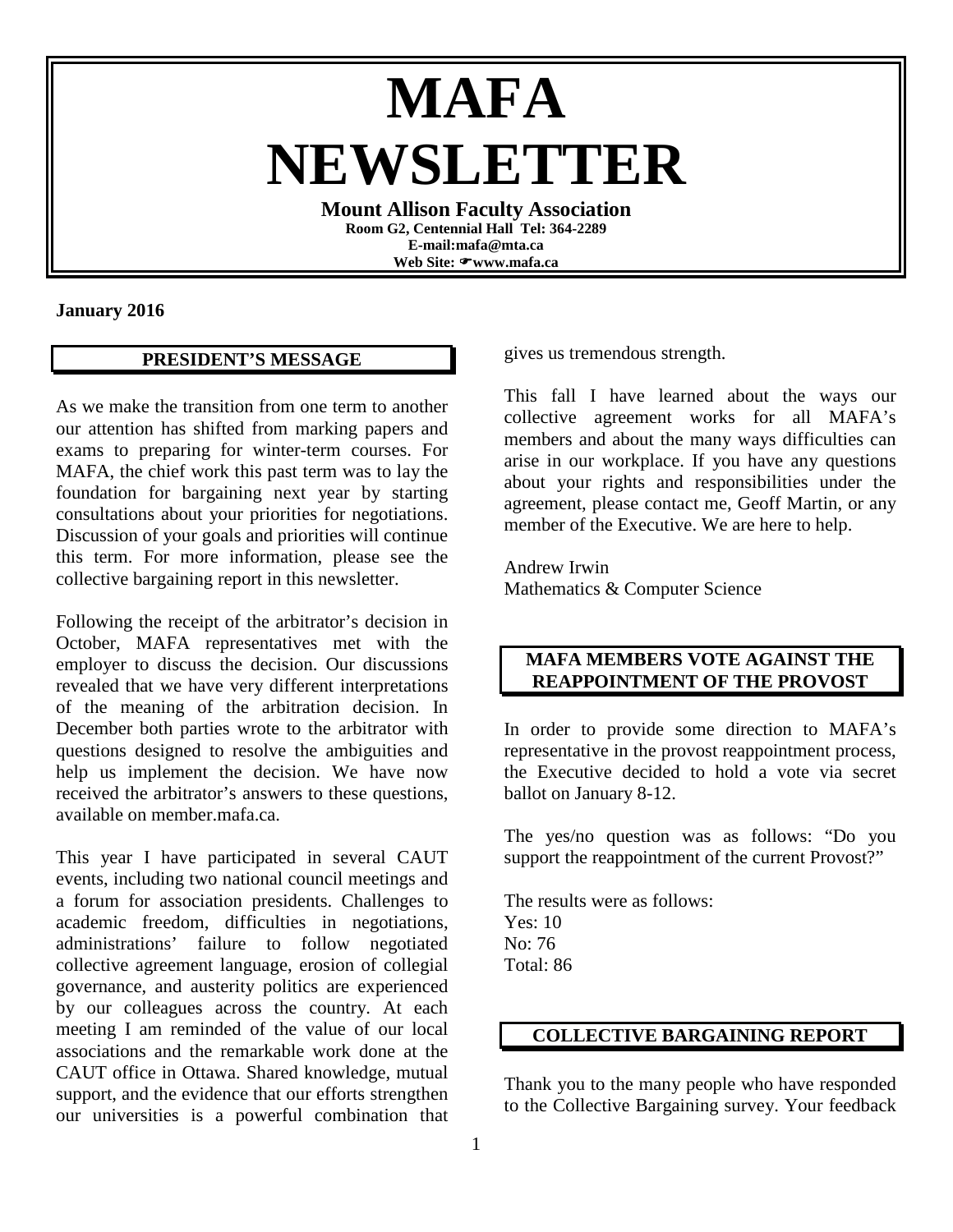will help the committee to identify possible priorities for the upcoming round of contract negotiations. As was indicated in the preface of the survey, these questions are only a first step toward this goal, and will be followed up by a series of meetings with the membership that are focused on topics coming out of the results of the survey.

The survey is now closed, and we are pleased to report that we received a hundred and one responses. It is the committee's hope that the survey will be able to serve as a clear guide to forming the topics for the group meetings, and that the meetings in turn, will provide a chance for more in-depth discussion with members. Although we have tried to be as comprehensive as possible, it is unlikely that we have identified every issue that is of importance to our members, and we therefore hope that you will take the opportunity to attend the meetings, or to contact the Collective Bargaining Officer (cdown@mta.ca) with ideas and concerns about this process.

We presented the results of the survey, in broad strokes, at the MAFA general meeting on Friday, December 11. The first topic-based meeting, on Leave Replacements happened on Thursday, December  $17<sup>th</sup>$ , from 12:30 to 1:30 pm, with another timeslot for the same topic on Friday, December  $18<sup>th</sup>$ , from 12:30 to 1:30 pm. More meetings will be scheduled in the next few weeks -- the next meeting is January 28 -- please see the "Coming Event" column later in this newsletter for details.

I would also like to thank my colleagues on the Collective Bargaining Committee (Rob Cupido, Suzie Currie, Steve Law, and Elizabeth Millar) for their hard work in preparing the survey.

Chris Down Fine Arts

# **GRIEVANCE REPORT**

The only new grievances since the last newsletter are  $\#2015-10$  and  $\#2015-11$ , the first regarding improper handling of sabbatical leave applications by the Employer and the second concerning the Employer's failure to consult and report to Senate

on the requests from academic units for hiring and plans for hiring for the coming year under Article 16.05 of the Collective Agreement.

Several grievances continue to be in progress, and two are moving towards arbitration.

With bargaining "season" around the corner, I think that this is an appropriate time to engage in a brief review of all grievances mentioned in the newsletters in the last three years, along with a brief categorization, in order to assist us in seeing where the points of friction are, and to help plan for negotiations.

Looking through this data for calendar years 2013- 2015 we see that the same issues often come up:

| <b>Matter</b>       | Number of grievances |
|---------------------|----------------------|
| Discipline          | 3                    |
| Tenure & promotions | 5                    |
| Hiring              | 10                   |
| Sabbaticals         | 4                    |
| Evaluation          | 6                    |
| Other               | 12                   |

Evaluation, discipline, hiring and tenure and promotions together constitute 24 of the 40 listed grievances, which helps to illustrate that overall, issues of job security are a primary mover of grievances and a major area of Employer violations of the Collective Agreement. The assault on members via negative evaluations on either teaching or research has been particularly egregious, and we have two such cases currently heading to arbitration. The Union can help you, but only if we know that you've been targeted. You may feel embarrassed or alone, but before you accept a negative evaluation at least talk with us. If you don't challenge it, it may be used negatively against you at a later time.

The overall number of grievances is down over the last year  $-11$  in 2015 versus 22 in 2014 – though still an increase from 7 in 2013.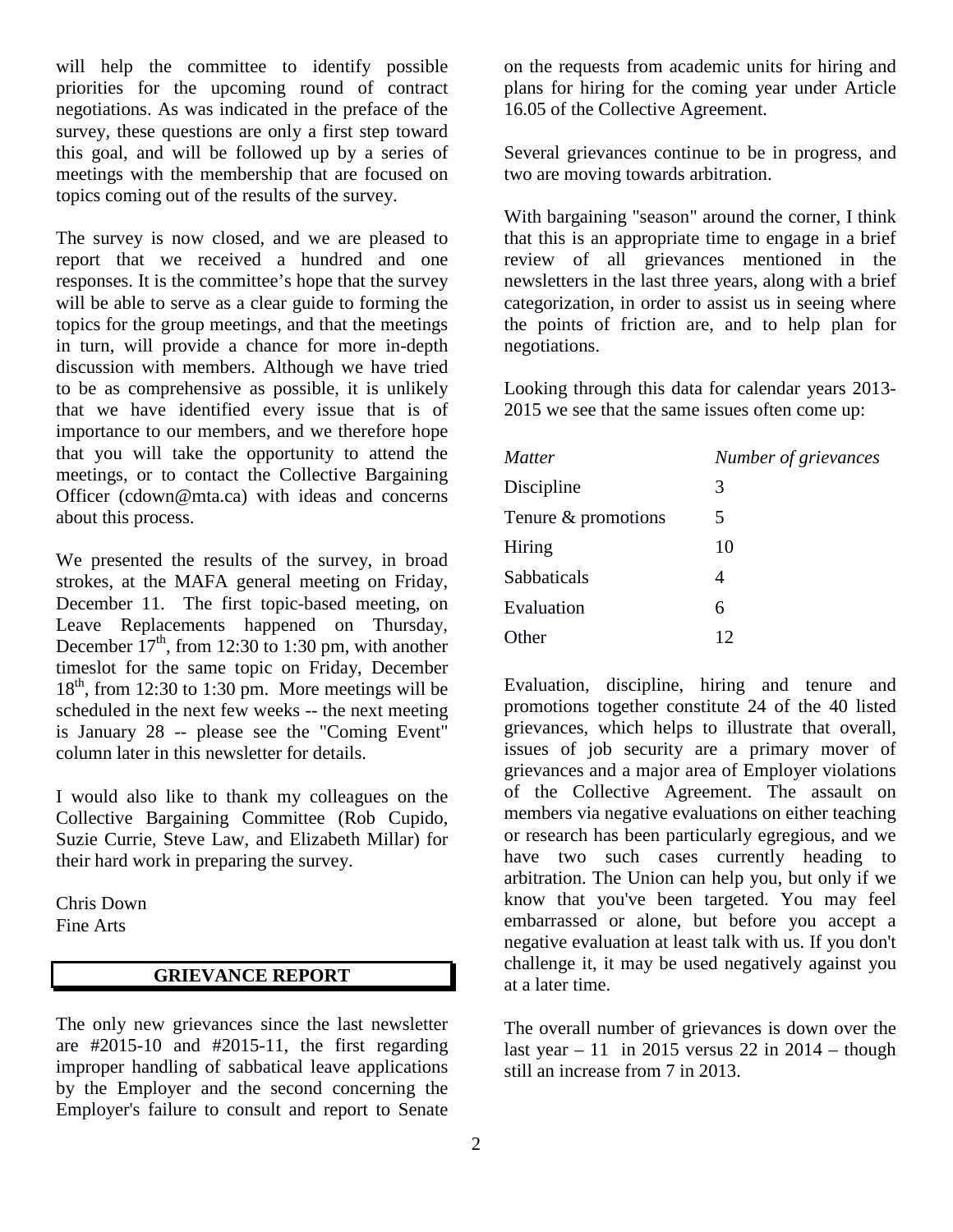I believe that keeping such records on an ongoing basis is useful, especially as it will assist the bargaining team with negotiating priorities. It is thus something which I intend to update on a realtime basis from now on.

I unfortunately missed the December General Meeting, as it conflicted with the CAUT Senior Grievance Officers' Workshop in Ottawa. This workshop, however, was a chance to speak with other grievance officers and compare notes, and my very strong conclusion is that MAFA members are faced with a relentless assault on job security via the Evaluation process, unparalleled in other universities across the country.

# Louis Béliveau Commerce (Honorary)



## **IN SURVEY RESULTS, HEADS POINT OUT THE DIFFICULTIES IN RELYING ON PART-TIME, STIPENDIARY FACULTY**

As members will know, over the last couple of years, and particularly starting this year, the Employer has decided that sabbaticals and other leaves can be replaced using part-time stipends rather than full-time sessionals, term appointees or full-time instructors.

In October MAFA surveyed twenty-two of our heads and program directors on their experiences in trying to hire individuals to teach term courses on a stipendiary basis. We are pleased that all the heads and program directors responded to the survey.

This was a qualitative survey and the results were interesting. The themes that came out of the survey are presented below from the most to least common. More than one theme was often found within a single response.

The most common theme, raised by 15 respondents, was that the challenges of hiring part-time faculty means that often full-time members must adjust their teaching duties in order to list or advertise a course that someone will apply to teach on a parttime basis. This can disrupt teaching rotations and

> new 'preps' can undermine research and creative activity.

The second most common theme, raised by 10 respondents, is that they attribute their success in filling courses by recognizing that only certain offerings can be filled via stipend. Whereas a full-time sessional or term contract might attract a pool of candidates with broad skills, for a majority of departments/programs, relying on stipends means that certain courses can't be offered.

Two themes are tied for third place, each with 7 respondents. In one case, respondents said "there is someone local or nearby" who is willing to teach on stipend. Almost all of these respondents

worry about what will happen if the person decides not to teach anymore at the part-time rate. In another case, 7 respondents said that they only list or advertise a course if they already know that one good candidate will apply. They have come to the conclusion that it is a wasted effort to advertise except under these circumstances.

Two themes were also tied for fourth place, with 4 respondents. That number said that they experienced a "failed search" for a stipendiary hiring in the last year or two. The same number said that stipendiary staff are almost impossible to hire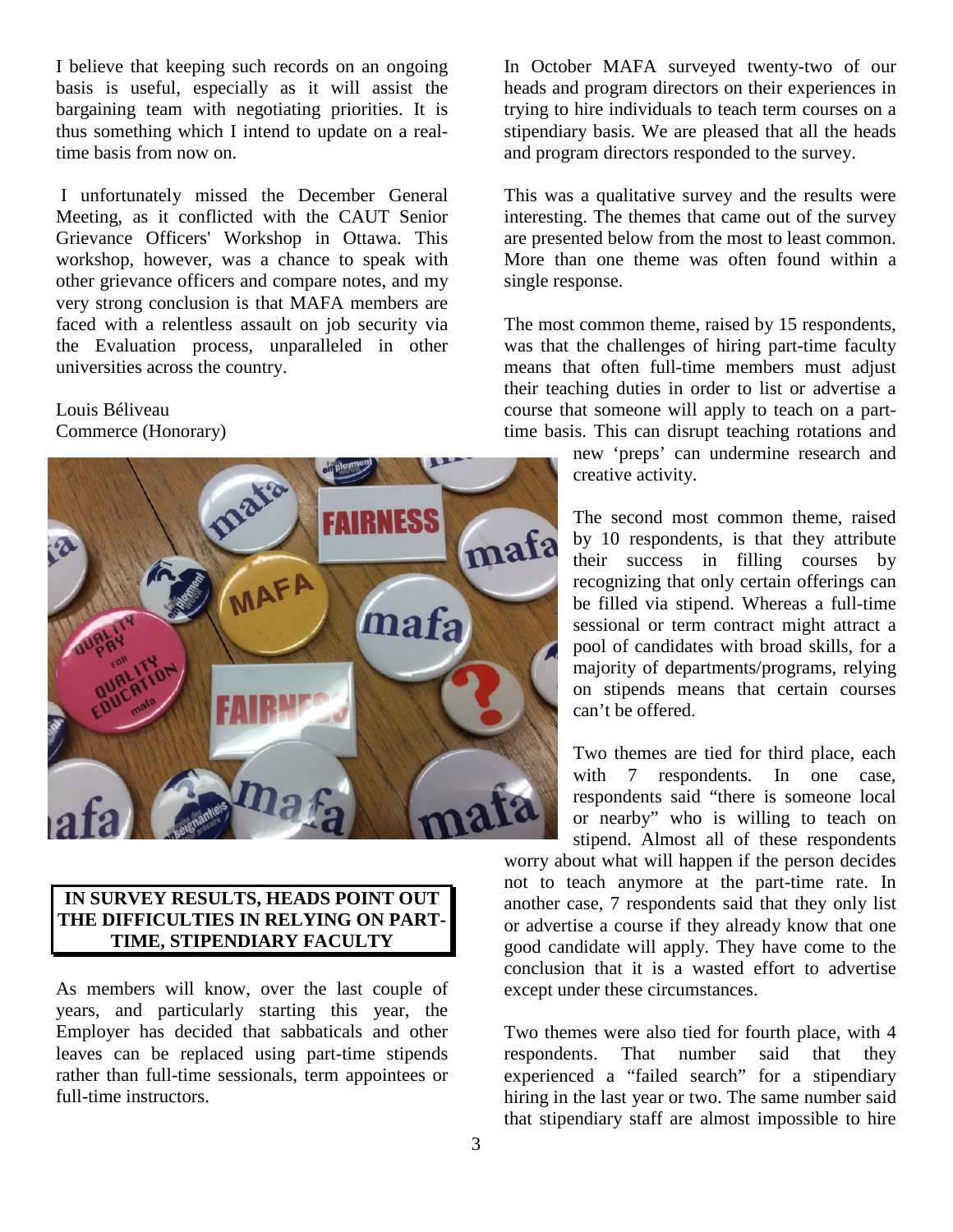in their discipline so they don't even want to try, even with the knowledge that travel expenses will be provided for those who live beyond 50 km from Sackville.

Finally, on the bright side, there were three units, in the Faculty of Arts, which reported that they have no difficulty finding stipendiary staff in most courses in their disciplines. They say this reflects the large number of qualified people in these fields and the relatively low number of full-time openings.

To sum up, in the large majority of cases heads and program directors are concerned about their ability to continue to offer their programs given the challenges to attracting qualified, part-time academic staff in Sackville.

Geoff Martin Professional Officer

# **REPORT ON FNBFA'S WORKSHOP ON MENTAL HEALTH IN THE UNIVERSITY WORK PLACE**

This day-long workshop held on October  $30<sup>th</sup>$ , was presented by Laura Lozanski, CAUT Health and Safety Officer and Pink Larkin lawyers. Attendees included faculty and librarians from U. de Moncton, STU, UNB, and MTA.

Mental health is defined by the World Health Organization as "a state of well-being in which every individual realizes his or her own potential, can cope with the normal stresses of life, can work productively and fruitfully, and is able to make a contribution to her or his community." A psychologically safe workplace promotes workers' well-being and works to reduce harm.

Laura Lozanski, CAUT Health and Safety Officer, noted that stress leave rates have been "skyrocketing" in recent years, across all professions. Mental health is included in the N.B. Occupational Health & Safety Act, under the "general duty clause" 9.1(a) which requires employers to take every reasonable precaution to ensure the health and safety of their employees. The

Act requires employers to establish a written health and safety program, which should include mental health issues. Joint Health & Safety Committees (JHSC), also required under the Act, play an important role in identifying workplace hazards and recommending corrective action to the employer.

Building inspections need to include not just identifying physical safety hazards, but also talking to employees to find out if they are experiencing any triggers for mental health issues. (Triggers can include noise, poor indoor air quality, unreasonable workload, job insecurity, harassment, etc.) The aim is to diagnose the workplace, not the workers, and to prevent mental health problems from occurring. The employer cannot refuse to deal with hazards identified without good reason. Employees also have a responsibility for their own and their colleagues' health and safety, and need to communicate concerns to the employer, the JHSC, and the union.

Pink Larkin lawyers Joël Michaud, David Mombourquette, Brenda Comeau, and Dominic Caron noted an increase in legal cases involving mental illness (depression, anxiety, addictions, etc.). The Human Rights Act and our own collective agreement require the employer to treat employees with mental disabilities fairly and in a nondiscriminatory manner. The employer is not allowed to ask for a specific diagnosis, but has a duty to accommodate based on a doctor's prognosis. Accommodation should involve working with the union and the employee. If the employer refuses to accommodate, or the accommodation is discriminatory, a grievance should be filed. A new trend noted was that employers are more easily granting leaves, but are more stringent about requiring proof of fitness to return to work.

All documents presented will be posted on the FNBFA website.

Anita Cannon Ralph Pickard Bell Library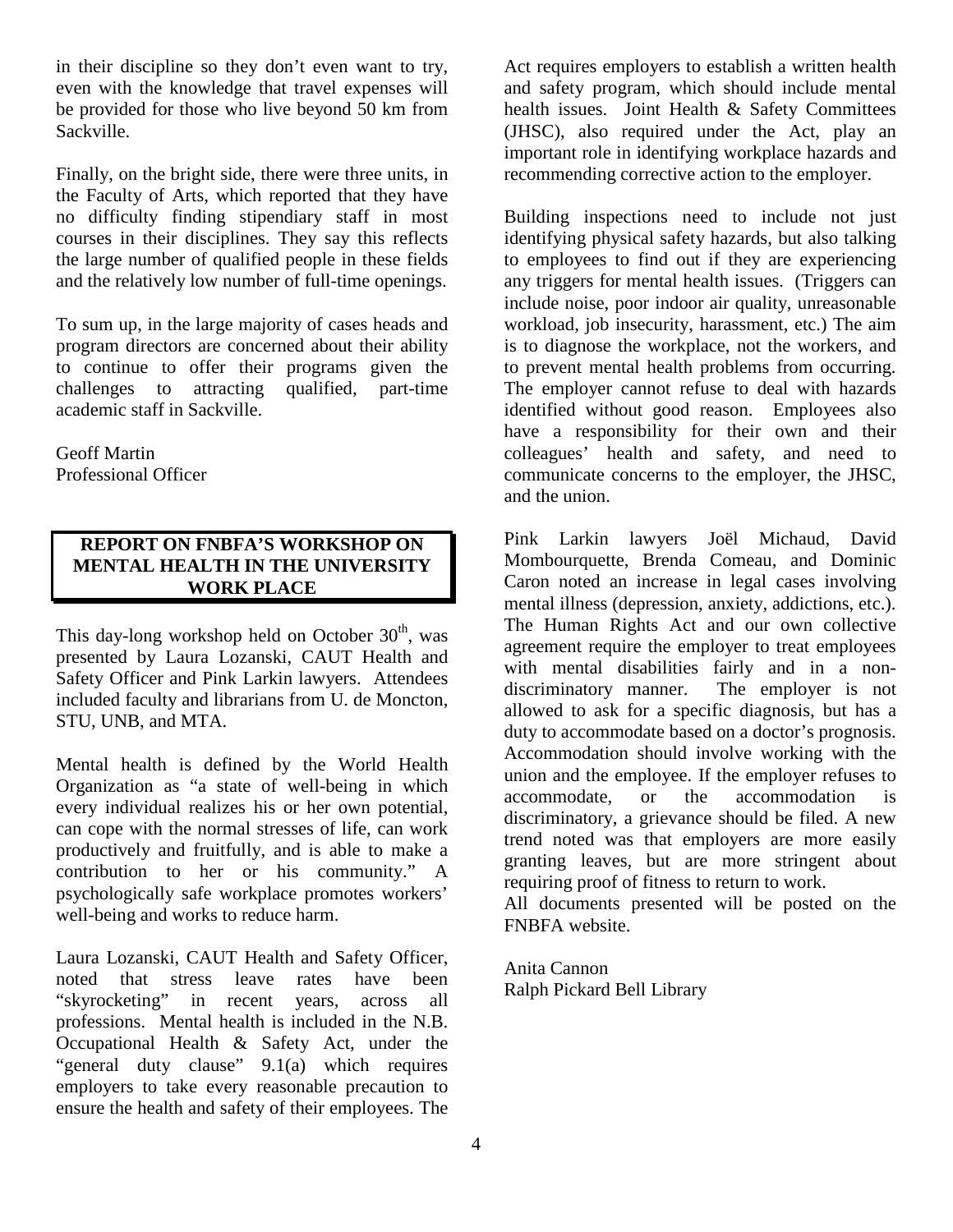#### **PART-TIME MEMBERS AWARDED RESEARCH AND CREATIVE ACTIVITY STIPENDS**

MAFA would like to advise its members that Michael Laurence (Politics and International Relations), Toni Roberts (Sociology), and Rory Lucyshyn-Wright (Math and CS) have been awarded the 2015-16 Mount Allison Part-Time Research and Creativity Stipends.

Laurence won the award for a project entitled "Neuroscience of Democratic Citizenship," while Roberts' project was entitled "Explorations of trans and medical discourses of sex and gender achievement: A Content Analysis." Lucyshyn-Wright received his award for a project entitled "Applications of category in geometry and functional analysis."

The stipend, valued at \$6164, is salary support for research and creative activity. Under Article 29.02 of the part-time collective agreement, applications submitted by part-time members are considered by the Senate Research and Creative Activity Committee. Applications are due August  $31<sup>st</sup>$ during each annual competition.

"I am very pleased that we have negotiated these awards," says MAFA President Andrew Irwin. "It really does help these members undertake the full range of activities that we expect in academia."

# **MAFA PARTICIPATION IN THE NB PROSPERITY NOT AUSTERITY COALITION**

By Geoff Martin Professional Officer

This past June a number of trade union leaders and social activists gathered in Moncton to form a new organization in New Brunswick called the NB Prosperity Not Austerity Coalition. Along with the other members of the FNBFA, the MAFA Executive agreed to join the coalition and I agreed to participate in the six-person steering committee.

This bilingual coalition is made up of over 30 groups representing tens of thousands of New Brunswickers, particularly students, social activists, seniors, artists, social service providers, professors, nurses and others in public and private-sector unions.

The purpose of the coalition is to question what seems to be an unthinking acceptance of the need for austerity in the form of yet more cuts to the services that governments provide and to those who provide them. So far the coalition has held one major organizational meeting and we now have a Steering Committee, composed of Patrick Colford (NB Federation of Labour), Odette Robichaud (CUPE NB), Johanne Perron (NB Coalition for Pay Equity), Pauline Richard (Common Front for Social Justice), Jean Sauvageau (Federation of New Brunswick Faculty Associations), and me.

So far members of the steering committee have met with Finance Minister Roger Melanson and the leaders of the three major opposition parties, the Greens, Progressive Conservatives and New Democrats. We also have a presence on Twitter *(@NBProsperite*) and Facebook (*NB Prosperity Not Austerity/Prospérité Non Austérité N-B*). We have begun to write for the provincial newspapers and other media outlets to make their readerships aware of our arguments and goals.

We believe that the next several months will be crucial. The Gallant government is preparing the provincial population for an austerity budget, announced for February 2, despite the voters' repudiation of austerity in the recent federal election. They have recently released their Strategic Program Review document outlining possible areas for further cuts and sources of new revenues. Things are not looking promising for the university sector at this time.

The coalition's major goal over the next one to two months is to do research on the alternatives to austerity and to work with Coalition members to prepare them to question and oppose austerity, particularly in the post-budget public period. Then once the budget comes down activists from our member organizations will be in a stronger position to hold local meetings and provide leadership in